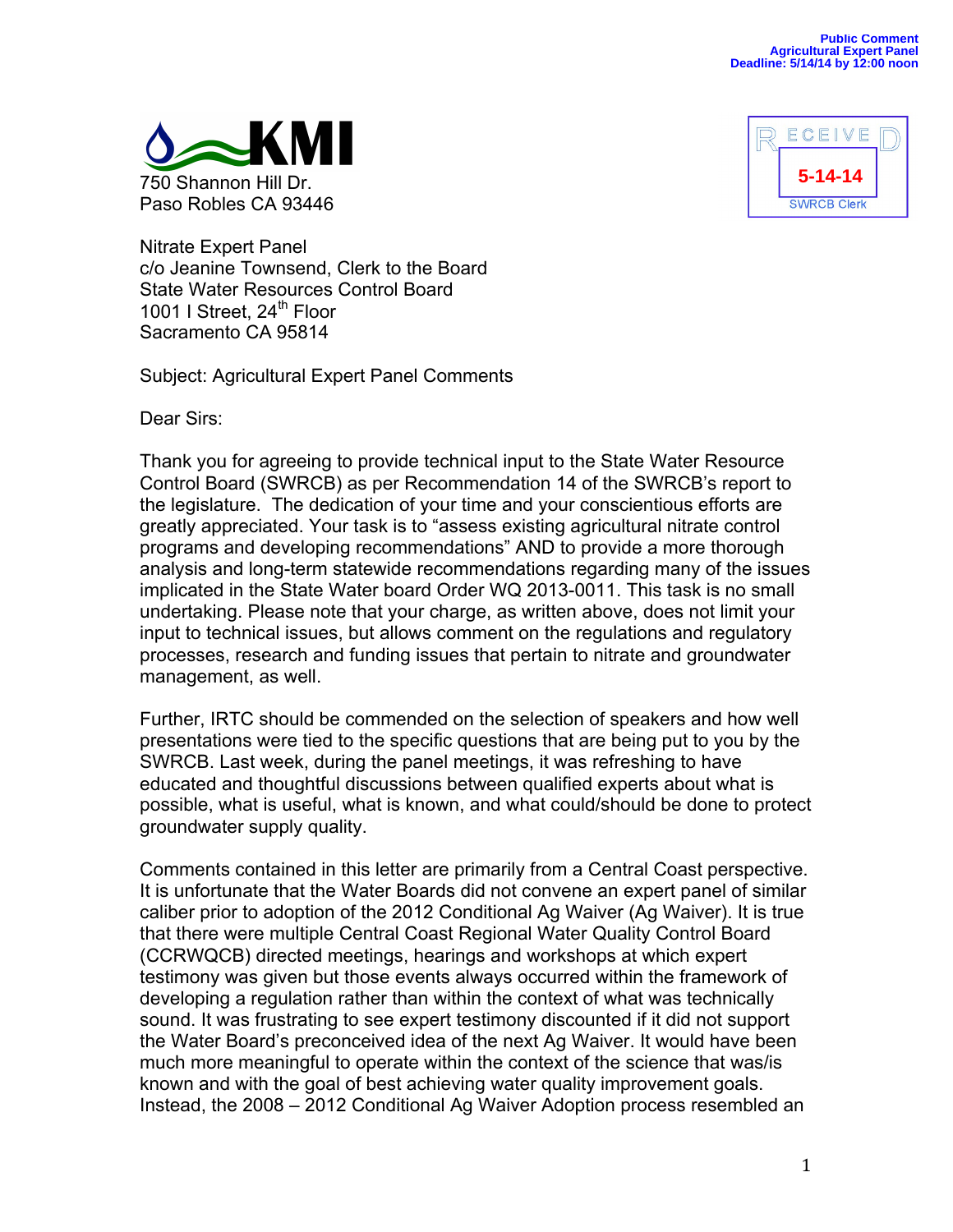insiders club. The following quote is reminiscent of the Central Coast Ag Waiver adoption process: "Outsiders can say whatever they want. But people on the inside don't listen to them. Insiders, however, get lots of access and a chance to push their ideas. People – powerful people – listen to what they have to say", Senator Elizabeth Warren.

Currently, it is equally frustrating to hear discussions about the role Coalitions should play and know there is an unasked question as to why the Central Coast does not have a Coalition structure similar to that in the San Joaquin Valley. It should be pointed out that a Coalition structure was put before the Central Coast Water Board in the form of the 2012 Ag Alternative Proposal and that it was not accepted.

Below is a schematic drawing of the proposed Ag Alternative's Water Quality Improvement Cycle. This was the implementation, audit, evaluation, and reporting feedback cycle that was proposed:



Notes on the Ag Alternative Proposal:

- The Ag Alternative was based on a third party group (i.e. Coalition)
- It would have been an alternative to Tier 2 and 3 requirements
- It would have been an alternative to edge-of-farm monitoring and reporting that many practitioners find to problematic from a data quality perspective and many attorneys find to be concerning from a legally valid point of view
- Enrolled growers would complete a farm water quality plan
- Enrolled growers would implement management practices to improve water quality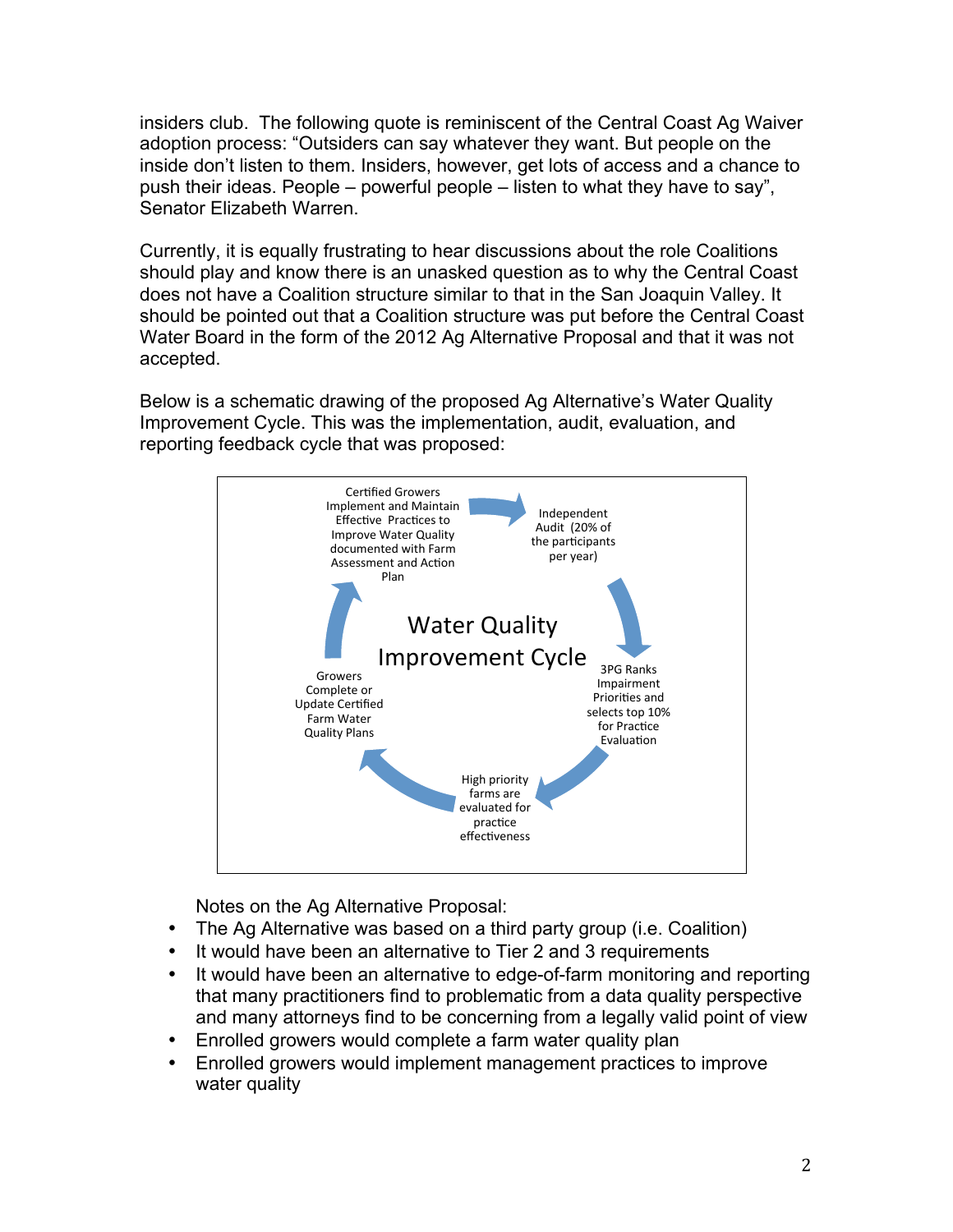- An independent entity would audit members based upon objective and sound technical information.
- A technical advisory committee would assure that management practice information and audits and practice evaluations were based upon the most up-to-date and scientifically sound data and information.
- Prioritized problem areas would be based upon the audit findings
- High priority farms would be evaluated for management practice effectiveness
- Aggregated information would have been reported to the RWQCB at each step in the water quality improvement cycle.
- A public advisory committee would have been formed to review annual aggregate reports and make recommendations on process improvement.
- Special focus would be put on groundwater assessment, monitoring and reporting.
- The entire process would have included accountability in that the Third Party Group would have been approved by the CCRWQCB. It would have submitted publically available general reports and annual reports to CCRWQCB. It would have terminated growers not acting in good faith, and would have audited ALL participants within the term of the Conditional Ag Waiver.

Please note that this approach provided a method for collecting and comparing progress at an individual level, within a community, within a commodity and between regions.

RISK AND VULNERABILITY: Questions 1-4.

What constitutes groundwater risk and vulnerability? The Water Boards have struggled with this and have selected criteria for a variety of reasons. One selected criteria is farm size. Therefore, two questions consider the impact of size of operation in terms of whether size increases risk of nitrate impacts to surface water and groundwater. From a practitioner's perspective, the use of size as an indication of increased threat to water quality seems puzzling. If Tier 3 is the highest threat to water quality and Tier 1 is the lowest threat, it seems odd that adjacent or proximate farms of different sizes that are managed identically should possess different risk categories. Instead of creating a perception of water quality protection, this delineation appears arbitrary and to be candid, it seems a bit classist: large is bad, small is good.

Interestingly, several surveys conducted throughout the U.S. in the past decade regarding grower management practice implementations inquire as to whether size correlates with increased implementation.

*Frisvold (2012)* found that in Arizona and New Mexico *"*reliance on low-cost general information was common among all size classes, while larger operations relied more on private, tailored information. Larger operations were more likely to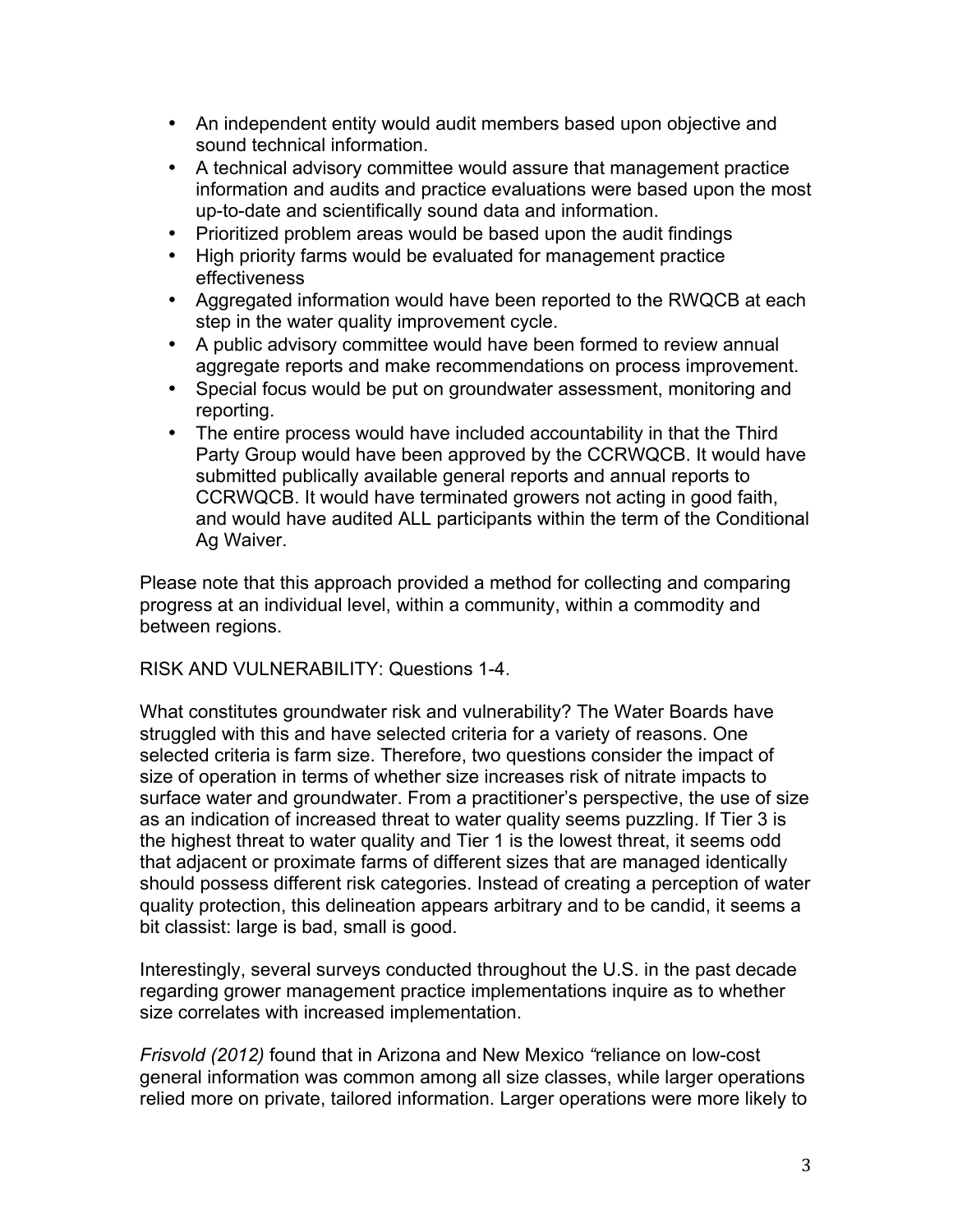use directly provided data (e.g. media and Internet reports) than smaller operators, who relied more on information provided by intermediaries. Smaller farms were less likely to investigate irrigation improvements, use managementintensive methods for irrigation scheduling, or participate in cost-share programs to encourage adoption of improved irrigation practices. Adoption of scientific irrigation scheduling methods was low for all groups, but especially low for smallscale irrigators."

The American Farmland Trust (2013) stated "out of 170 variables, only education, farm size, income, rainfall, technical assistance program participation and awareness of environmental threats correlate positively with BMP adoption."

ERS USDA (2001) reported "the effect of farm size …on the adoption of farming practices has long been debated. Many argue that new agricultural technologies often have a scale bias that favors larger farms and that adoption of these technologies will accelerate the decline in the number of small farms. Although theory provides little guidance on the relationship between farm size and investments in new technology, empirical studies often find that larger farms are more likely to adopt new technology than smaller farms.

In terms of determining the risk and vulnerability of groundwater, it is suggested that the Water Boards utilize multi-variable modeling using factors such as available and historical vegetation maps, hydrogeology, soil mapping, and underlying aquifer transport characteristics. Dissecting localized management practice implementation can further refine risk to groundwater or surface water quality. The Expert Panel is encouraged to recommend alternative risk prediction models in lieu of the current practice-based nitrate risk determinations, which are grossly over-simplified, are not reflective of actual practices, and may erroneously place a grower in a high nitrate risk category.

During the May 5 Expert Panel meeting, the point was made that the level of precision and accuracy attached to each management practice, measurement, and report value should be known in order to accurately determine true risk or true water quality improvements. Statistical qualifiers would facilitate calculation of the cumulative impacts of ineffective practices and inaccurate measurements so that reported data would appropriate report *known* risks.

APPLICATION OF MANAGEMENT PRACTICES, Questions 5 – 8.

Management practices that are cost-effective and are easy to implement have the best chance of being adopted and successful. In addition, management practice implementation is influenced by other factors.

*The American Farmland Trust (2013)* found that practices are adopted at different rates by different farmers; that adopting practices on "critically undertreated" acres is becoming more urgent but that targeting "critically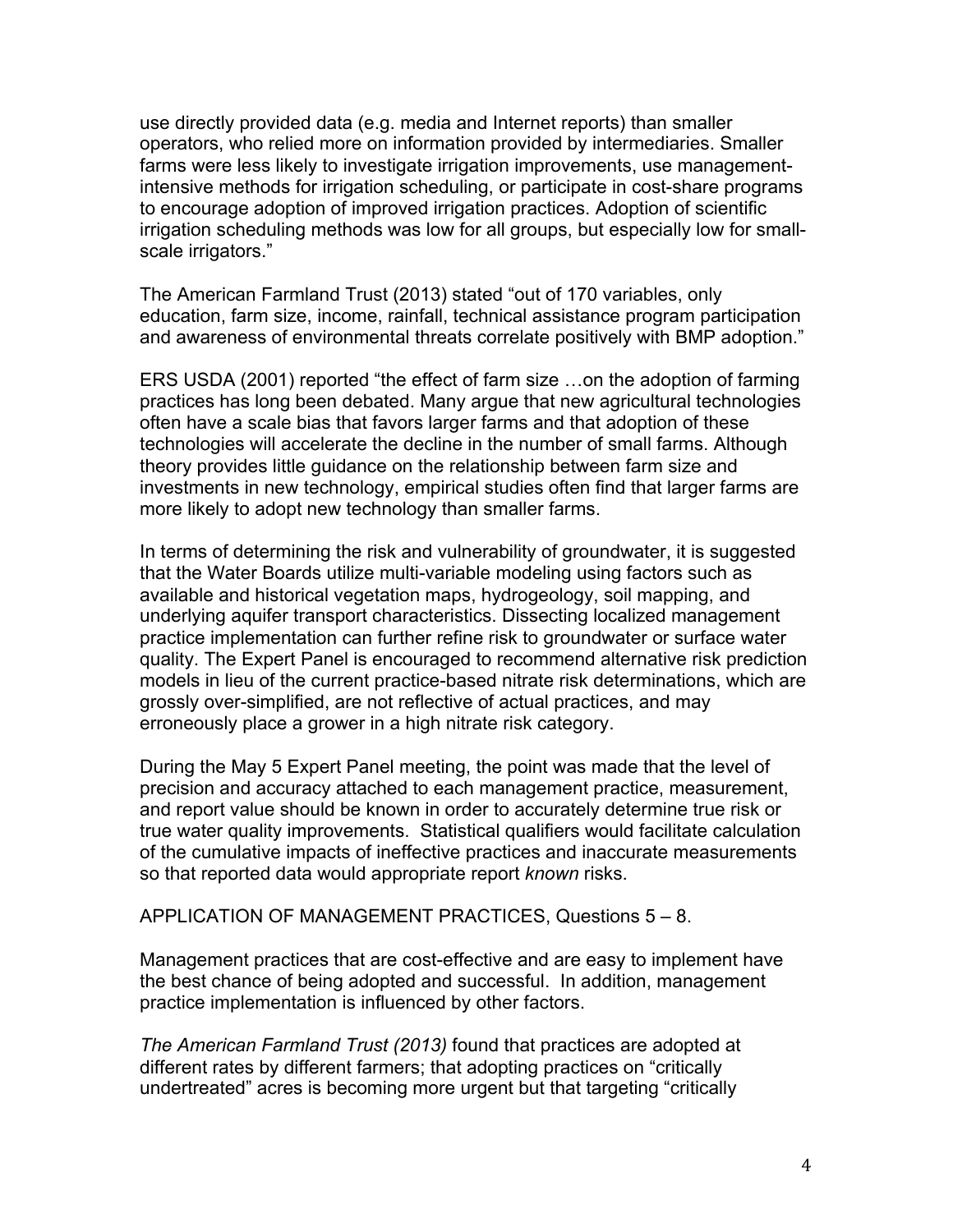undertreated acres" is not always easy. Furthermore, they found that barriers to adoption were:

- o Lack of grower awareness or understanding,
- o Fears about impacts of practices to yield or quality,
- o Lack of community support or support infrastructure,
- o Barriers between organizations or conflicting messages from different organizations,
- o Farm-level economics, and
- o Landlord-tenant relationships

A survey by the Fertilizer Institute and the Conservation Technology Information Centre (2008) of 2,000 U.S. farmers demonstrated that having a conservation plan (the equivalent to a Farm Water Quality Management Plan) is a key predictor that farmers will adopt additional Best Management Practices. The survey also found that there were no "silver bullets". Instead, farm profit, peer or advisor leadership, peer pressure, farm resources, and risk aversion or acceptance all impact management practice adoption.

For example, economic concerns and time investment are the primary obstacles to soil testing.

*ERS, USDA (2001)* found that "…education level and years of experience act as proxies for a farmer's ability to acquire and effectively use information about new management practices. Complex practices focused on managing resources may increase the need for specialized skills (Gladwin, 1979). Securing the appropriate technical skills may increase the costs since it could require educational investments or the hiring of managers or contractors (Welch, 1978). Farmers with higher levels of staffing are expected to be more likely to adopt complex technologies." Adoption can be driven by commodity and related cropping practices. The type of crop can influence water and soil management decisions. For example, "row crops are considered to be more erosive to soil than small grains, and fruit and vegetable crops can require larger quantities of water."

In general, among studies, there was uncertainty about the role that land tenure has on practice adoption. It was thought (but not necessarily supported through surveys or research) that practices that are structural in nature would have a higher level of adoption among landowners.

One of the challenges in any discussion regarding management practice is the difficulty in collecting real-time information on management practice adoption. Often, data used for regulatory justification is grossly out-of-date. For example, contemporary assertions that growers are not managing water are not supported. Statistics from the 2014 California Water Plan indicate a 19.6% decrease in total water use since 1967 corresponds to a 124.2% increase in gross Ag revenue per acre-foot of water applied.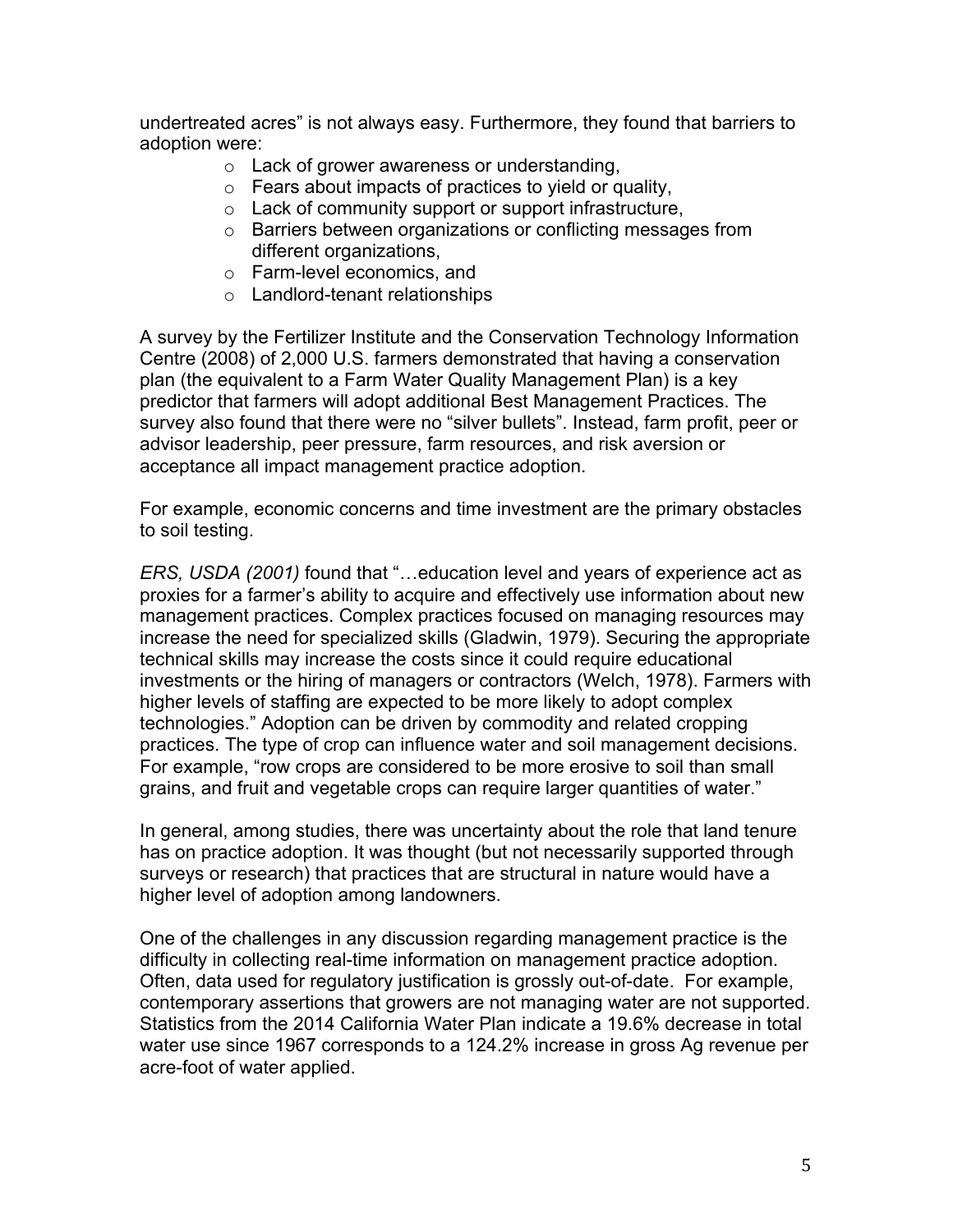So, what practices are growers implementing? Collectively, this could best be answered by collating information reported to the Coalitions or to the Central Coast RWQCB through the Annual Compliance Form. At the grower level, specific growers are as individual in their selection of practices as they are in size and business models. However, anecdotal experience shows that larger growers will resort to adding staff or using consultants to increase nutrient and water sampling, documentation and related decision making. Smaller growers are more likely to depend on vendors for assistance with sampling and documentation and decision-making. They may also participate in collective projects from which they will extrapolate information to apply on their farms. Overall, they rely on UCCE as a source for objective research.

In Monterey County, the Monterey County Water Resource Agency has a website dedicated directly to nitrate management

http://www.mcwra.co.monterey.ca.us/Agency\_data/Nitrate\_Management\_Fact\_S heets/nfs1eng.pdf. Here you will find recommendations on fertilizer and water management in cool season vegetables, on-farm handling of fertilizers, using soil and water residual nitrate, and other interesting nutrient related information. Also, Monterey Co UCCE Crop Notes are a very good source of input management for coastal crops.

It should be noted that there is a growing body of research dealing with the lag times between management practice implementation and associated improvement in surface water quality. (Meals, 2010) This lag time is further exaggerated by potentially longer pollution transport times between land surface practices and groundwater. Additionally, it is not always possible to connect groundwater quality with practices on overlying land. Contamination may be associated with up-aquifer practices or lack of practices.

During the panel hearings there was substantial discussion about the role of education in creating grower awareness and practice implementation. Education is not just about content and delivery, but also about making it resonates so that growers incorporate and apply the information.

The USDA NRCS Social Sciences Team analyzed over 2,500 research reports on how farmers adopt BMPs or conservation practices (USDA NRCS 2005). It was proposed that "there are six stages associated with practice adoption: "1) Awareness of the problem; 2) Interest in more information; 3) Evaluation the technology 4) Demonstrating applicability on the farm; 5) Adoption—full use of the technology; and 6) Adaptation—producer customizes the practice or technique to fit his or her needs. Producers get their information from different sources as they progress through each stage. In Stages 1 and 2 (Awareness and Interest), producers turn to mass media, government agencies, friends and neighbors, dealers and salespeople (in that order). In Stages 3 through 5 (Evaluation, Trial and Adoption), farmers rely on friends, neighbors and family, government agencies, mass media, dealers and salespeople. And in Stage 6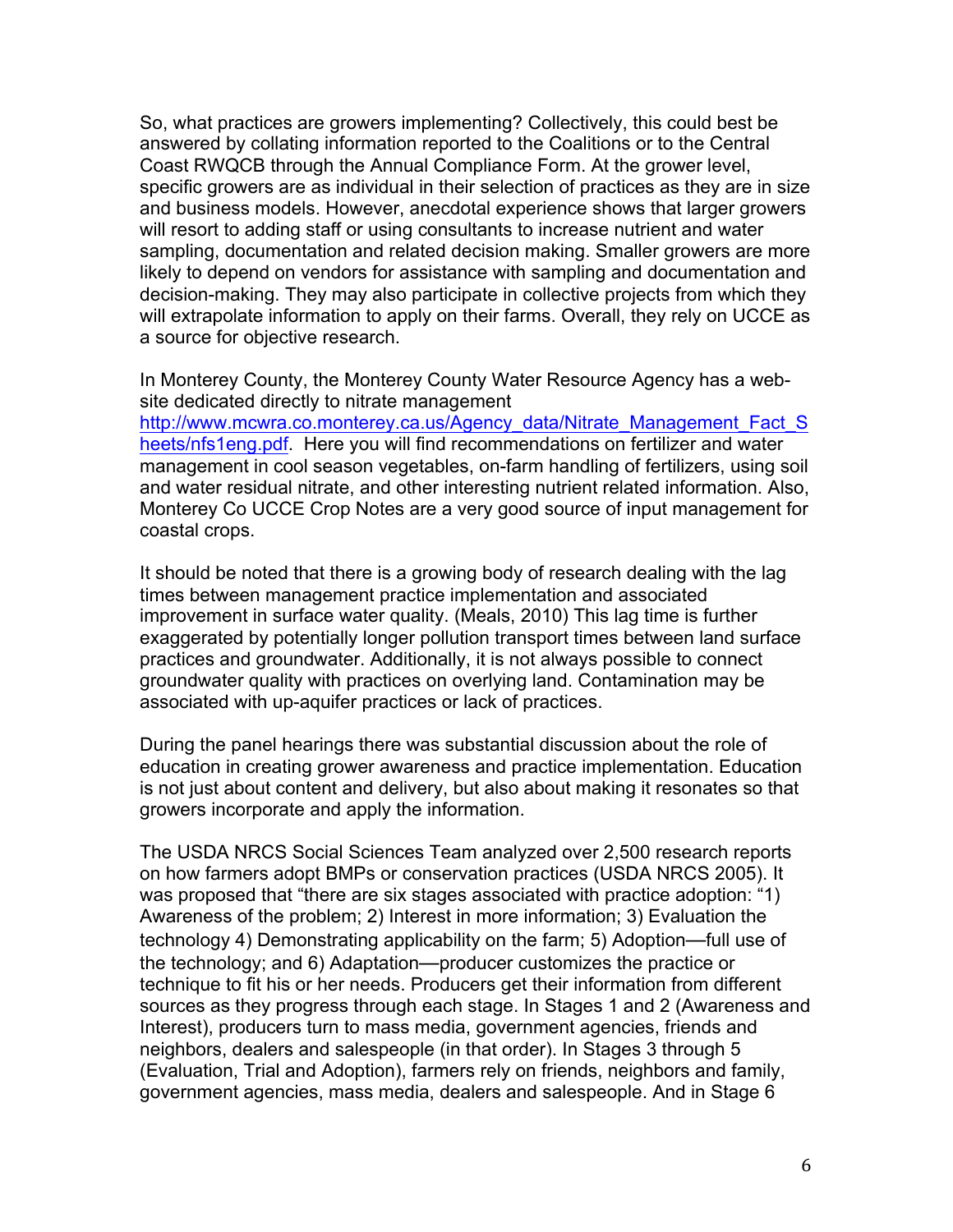(Adaptation), farmers use their own personal experience." In addition, producers are increasingly turning to the Internet and certified crop consultants as sources of information.

In respect to education, everyone needs to be educated: growers, technical consultants, regulators and policy makers. Education should not be limited to Certified Crop Consultants if there is an expectation for substantial and continued improvement in water quality.

## *VERIFICATION MEASURES, Questions 9-11*

There needs to be focused research on sampling techniques that produce reliable data. Otherwise, regulation is based on in garbage in-garbage out approach. Sampling for production practices, sampling for regulatory purposes and sampling to determine the causes of exceedances should not be confused. They are not the same thing. They have different purposes; therefore, sampling procedures should be conducted differently, taken at different times, and measure different constituents.

Quite often, the Nitrate Quick Test (NQT) is suggested as a test growers can use to do a real-time measurement of concentrations of nitrate in the soil prior to fertilizer application. Michael Cahn and Tom Lockhart evaluated 6 commercially available NQTs. "Three were identified as accurately measure nitrate in soil and water. The Merckoquant NO3/No2 and the Hach Aquacheck strips were accurate for measuring concentrations of NO3 as low as 10 ppm, which would roughly correspond to 5 ppm NO3-N in soil. No brand of test strip measured NO3 accurately below 10 ppm. Several brands of strips that measure No3 in addition to other constituents in water were found to underestimate no3 concentrations, especially at high values." The Crop Notes article also estimated the costs of NQT as ranging fro \$0.25 – 0.47 per test strip.

However, personal investigations found the purchase of commercial NQT test kits to be confusing. It was difficult to find a kit that could measure the range of nitrate concentrations found on most farms. Additionally, other obstacles to the use of NQT exist. First of all, information regarding supplies quickly becomes outof-date. Vendor and supplier contact information and supplies had been discontinued. Next, many of the commercial test kits require refrigeration and are compromised if they are not stored properly. This is not necessarily revealed when the kits are purchased. If a grower becomes frustrated when trying to purchase commercial kits and tries to create his own, he will find that some of the ingredients are hazardous and require special permits for disposal. No matter what direction he chooses, a grower will need special equipment and a place to keep the NQT samples while they are processing. This brings us to the most important point, the NQT is not "quick". Typical soil sample collection time is about 30 minutes, depending on the size of the field. Sample processing time requires 20 minutes to several hours depending on the soil texture and nitrate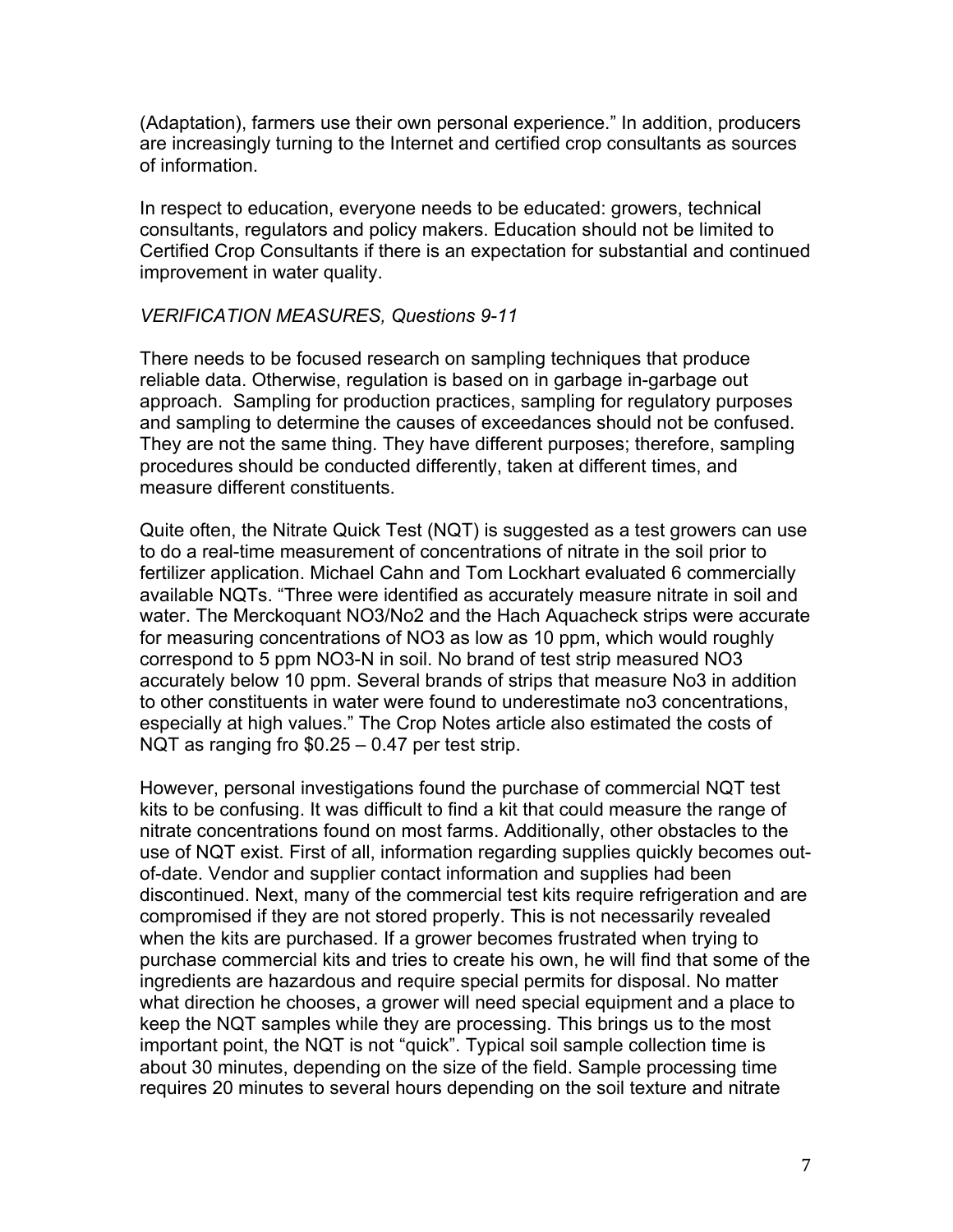concentration. When one calculates the time associated with the NQT, it becomes quickly apparent that additional staff will likely be required. At that point, labor and transportation costs may make the true costs of using the NQT prohibitive. In summary, there is no doubt that a more real-time, sophisticated, quicker, reliable, user-friendly methods of measuring nitrate in farm soils; surface water and irrigation water are needed.

SWRCB has asked the Expert Panel to address MP effectiveness. Quite honestly, this needs to be defined. At present, it is left up to the grower discretion as to what constitutes practice effectiveness. In my consulting business, I am asking the growers to state the practice and rationale for implementing the practice. The grower is providing qualitative and quantitative results from practice implementation and trying to capture benefits and costs associated with the practice. This exercise has stimulated very productive discussions about water quality and production practices.

Under the CCRWQCB Ag Waiver, production goals and regulatory requirements are not aligned. Therefore, work is partially overlapping, data collection still remains undefined and reporting requirements are not focused.

## *REPORTING*

There are two overarching questions that should impact how data are collected:

- 1) What is groundwater? Is it the water that is below the root zone? Or is it water that is below the vadose zone? When does a groundwater discharge actually occur?
- 2) What is the value of edge of field monitoring for the purposes of regulation?

There was substantial testimony about the number of data gaps that exist. And these gaps beg the questions: So what needs to be reported? What is so absolutely necessary to protect water quality that it should be reported even though it is not fully understood or the data accuracy confidence level is extremely low? What can be done to improve the precision and accuracy of practices, sampling and reporting?

Likewise, there was substantial discussion about the use of mass balances or Nbalance ratios which seems very much like "putting the cart before the horse" when so many data gaps exist. The following are examples of components of Nbalance worksheet for which very little is known:

- $\circ$  What is groundwater? Is it the water that is below the root zone? Or is it water that is below the vadose zone? When does a groundwater discharge actually occur?
- $\circ$  What is the value of edge of field monitoring for the purposes of regulation?
- o What are the N needs for many specialty crops?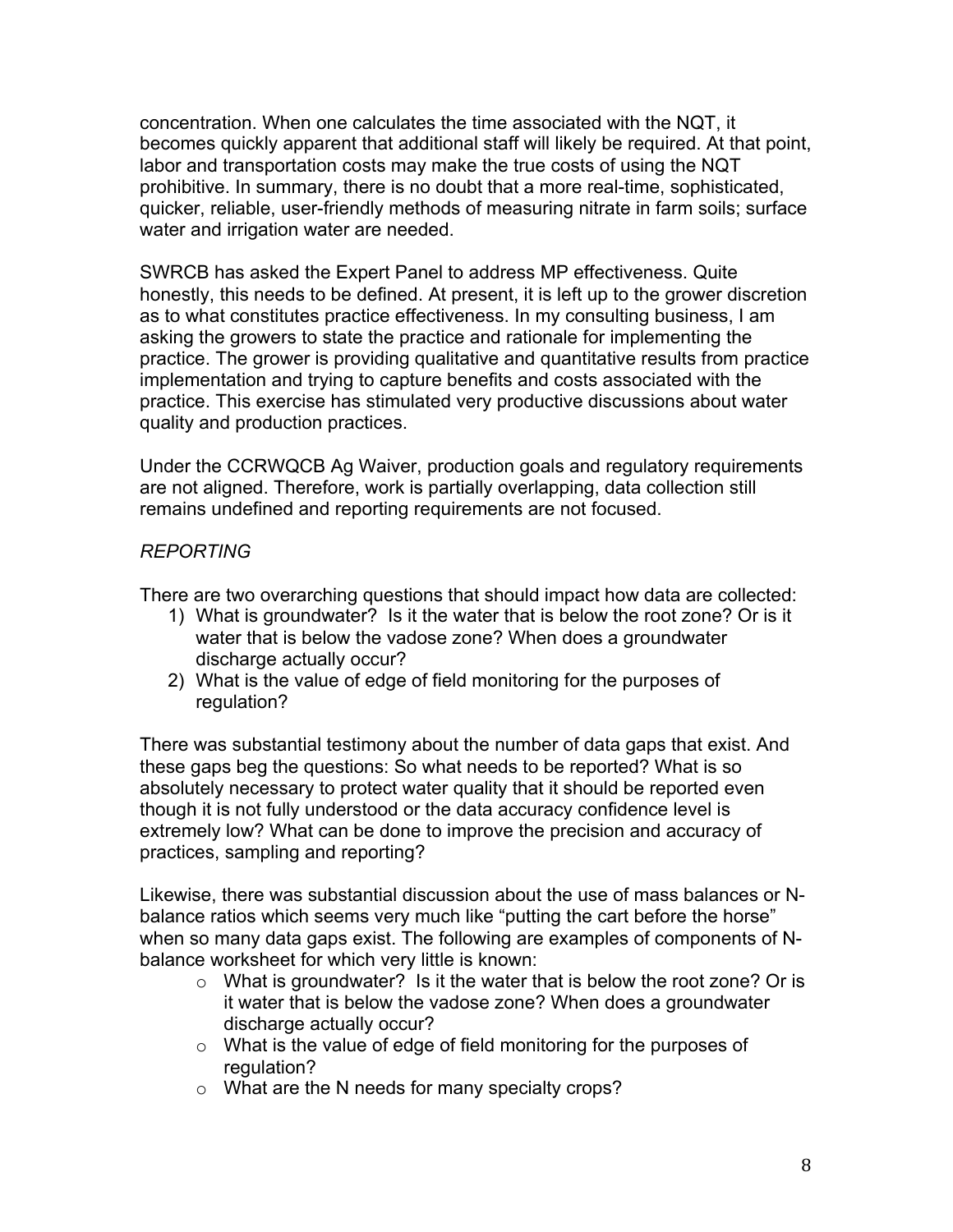- $\circ$  What are the N uptake curves for many specialty crops
- $\circ$  How do N uptake curves vary on a seasonal basis, under different weather conditions, and under different growing conditions such as under diverse soil characteristics and water conditions?
- o What are the harvested N values for many specialty crops?
- o How crops rotation impact N management?
- o How to automatically measure and upload soil NO3 concentration data in real time?
- $\circ$  How to manage salts without impairing groundwater?
- o What is known about mineralization rates?
- $\circ$  What is known about the amount of bio-available N released from soil organic matter and previous crop residues so growers will be able to model WHEN excess N will be available during the life of the crop?
- o How can mineralization be measured?
- o What is *true* about soil microfauna and the role soil microfauna play in nitrogen availability? (i.e. how do we separate marketing hype from truly useful data?)
- o How to take a meaningful soil nitrate concentration sample for production purposes (think like a plant root?)?
- o How to take a meaningful soil nitrate concentration sample for regulatory purposes (think like a regulator?)?
- o How to take a meaningful soil nitrate concentration sample for determining when and where nitrate is moving through the soil profile into the groundwater (think like a groundwater aquifer?)?
- o When is the best time to take a soil nitrate concentration sample for production purposes?
- o When is the best time to take a soil nitrate concentration sample for regulatory purposes?
- o How to measure soil moving below the root zone and through the soil profile into groundwater in real time?
- $\circ$  What is the true value of pump and fertilize as a groundwater treatment?
- $\circ$  In the areas where growers are fertilizing from impaired shallow aquifers, how does this re-cycling of N from groundwater to irrigation water to surface water to groundwater impact the nitrogen mass balance on the farm/ranch or at the groundwater basin level?

The timing of reports is critical. If a report is done mid-crop-year, it will be much more difficult to obtain meaningful data. Please bear in mind that cool season vegetable growers work off of two schedules, a planting year and a harvest year. Which one should be reported? On May 6, CCRWQCB staff testified that the reporting deadline for the current Ag Waiver will be October 1. While it is recognized that the Central Coast is a year-round growing area, it would seem that a time would be picked that is more useful. October 1 coincides with grape harvest and most cool season vegetables are still harvesting their last crop of the year. A different date in the early winter would be more useful for growers to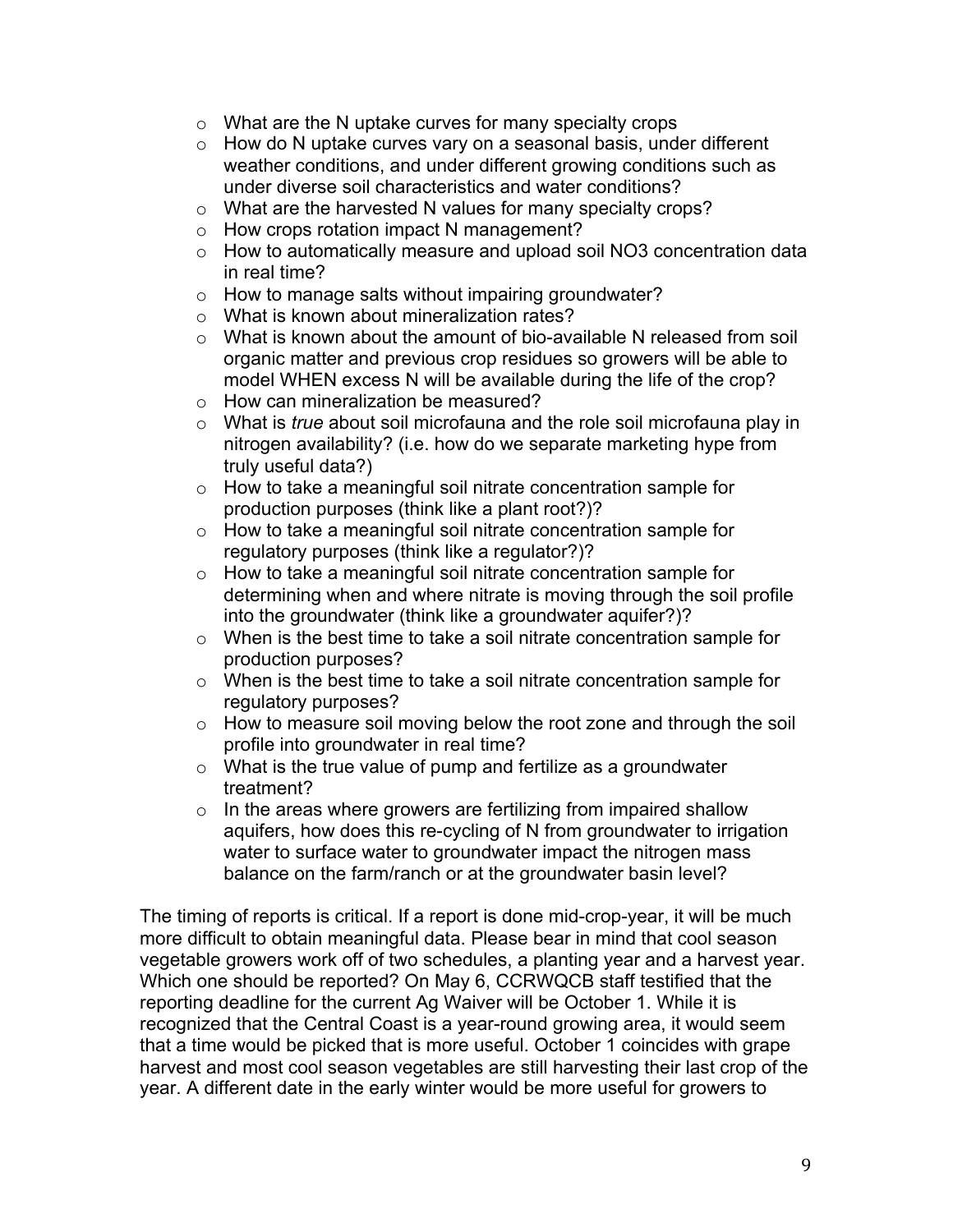process and report information. In Monterey County, water use reports are due to the Monterey County Water Resource Agency in the winter and it would be ideal for growers to coordinate these two set of data since they overlap.

Likewise, there needs to be sufficient time to gather and process information. CCRWQCB indicate that growers will be given 30 days during a very busy time of year to organize data for reporting purposes. At least initially, this data processing deadline will likely present logistical problems for many growers.

The Expert Panel may want to consider phasing in reports requirements, depending on how much information and at what scale data are required to be reported. Phasing may mean that information is additive over time. For example, this year, a grower might be required to report his total N use and next year, he might report total N use plus total water use. Phasing may also mean that a segment of the industry or parts of an operation would report information at different times. This would allow insufficient technical resources to be spread out and utilized to maximum capacity.

No matter what is reported, it must be done in a way that collects information so that regulators may focus on problem areas and track improvement.

If is it determined that cool season vegetable growers must report all N and water application to the smallest management unit, the planting level, then, there should be some consideration as to the logistics as to how this should happen. Can growers be broken into groups so there is phased reporting? Can larger growing operations be broken up for reporting purposes? This will spread out the workload.

Additionally, collection and reporting tools should not only accomplish regulatory goals but should also act as educational tools for production improvements and environmental protection. Growers need to be given simple and useful templates that guide their data collection. What should these tools look like?

- Initially, they would be very simple and only require solid fundamental information necessary for regulation and production (e.g. total N used, total water used)
- The tools would become progressively more sophisticated as data become known and as the commercial database industry catches up with grower needs. (Please note: currently, there are no commercially available databases that facilitate multi-objective reporting. However, the database industry is on the verge of significant breakthroughs in this area)
- Reporting templates should be flexible enough to be used for multiple objectives: production management, sustainability reporting and regulatory reporting. Templates must be flexible enough to accommodate individual operational constraints.
- These templates could further education. If there was coordination between UCCE, the regulators and the database vendors, hyperlinks to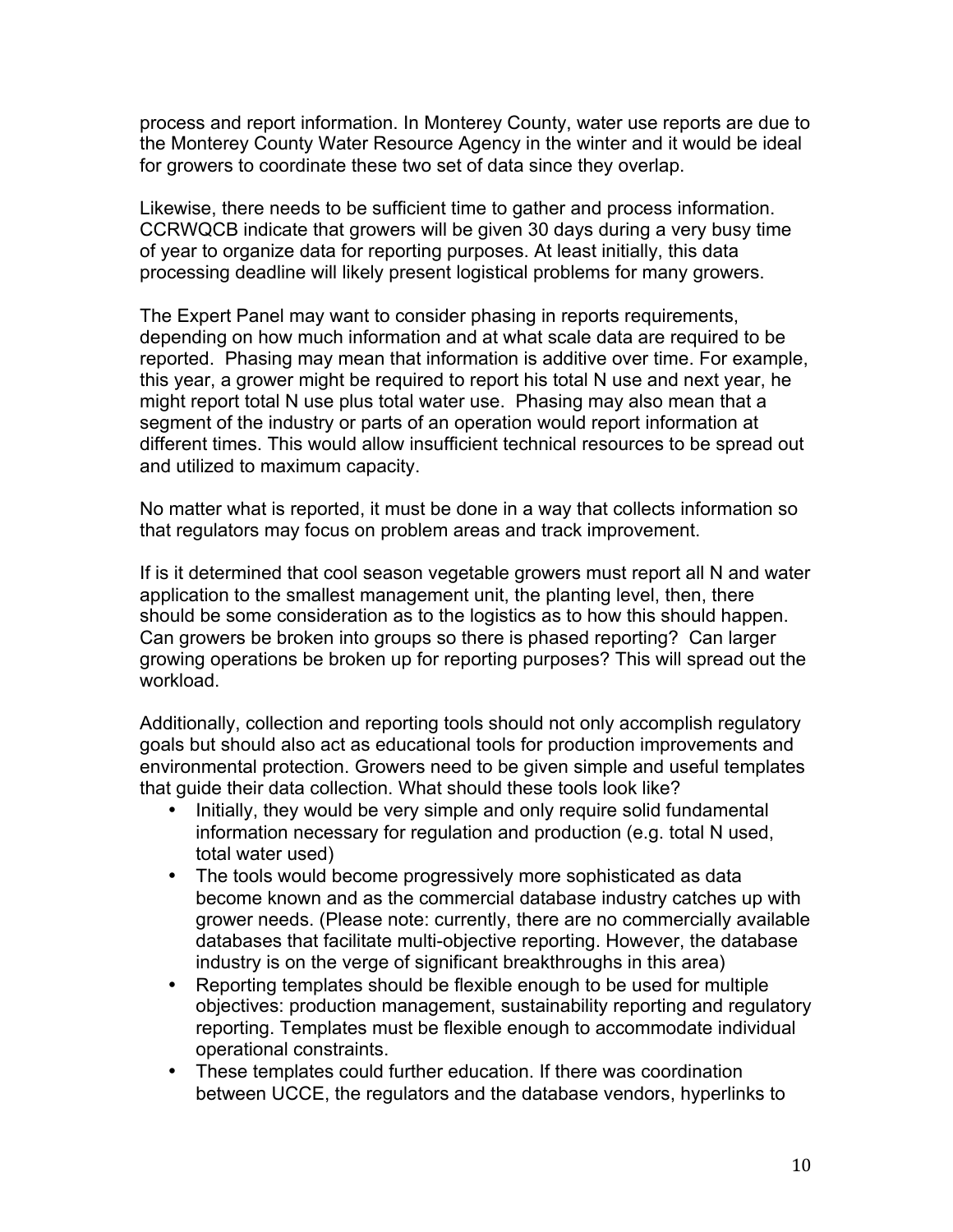educational tools could be embedded in the reporting tools. As growers are working with these tools, they would be alerted to valuable information such as updates on sampling practices, new information on nitrogen management, new information on irrigation equipment, etc. Growers would have access to up-to-date information via U-tube presentations or links to web-sites and this information would be directly related to information being collected and reported.

For growers, "seeing is believing". Verification reporting to a regulatory agency can, in some instances, be a hindrance to water quality improvement. For example, in the past couple of years, an anonymous group of growers have been working with a specific vendor to measure water and nitrate moving through the soil profile. The vendor installed fixed data collection devices in individual grower fields over a given region. Additionally, a variety of analytical techniques such as NQT, cardimeters, and laboratory samples compared information about water and nitrate moving through the soil profile. These data were tied to definitive information about management practices. The data were blinded and presented to the group of growers. There was frank discussion about what worked and what didn't work. This educational activity never would have happened if those results were required to be reported to a regulatory agency.

How and what data are reported and to whom data are reported determines the amount of liability and vulnerability generated for an individual growing operation and increases the amount of effort necessary to protect their proprietary information from public disclosure.

In California, the Porter Cologne Water Quality Control Act (Ca. Water code, division 7) Effective January 1, 2014 § 13267 addresses proprietary information that is obtained during investigations or inspections:

(a) A regional board…may investigate the quality of any waters of the state within its region.

(b) (1) In conducting an investigation specified in subdivision (a), the regional board may require that any [discharger] to furnish… technical or monitoring program reports which the regional board requires. The burden, including costs, of these reports shall bear a reasonable relationship to the need for the report and the benefits to be obtained from the reports. In requiring those reports, the regional board shall provide the person with a written explanation with regard to the need for the reports, and shall identify the evidence that supports requiring that person to provide the reports.

b. (2) When requested by the [discharger]…portions of a report that might disclose trade secrets or secret processes [i.e. IP] may not be made available for inspection by the public but shall be made available to governmental agencies for use in making studies… or any state agency in judicial review or enforcement proceedings involving the person furnishing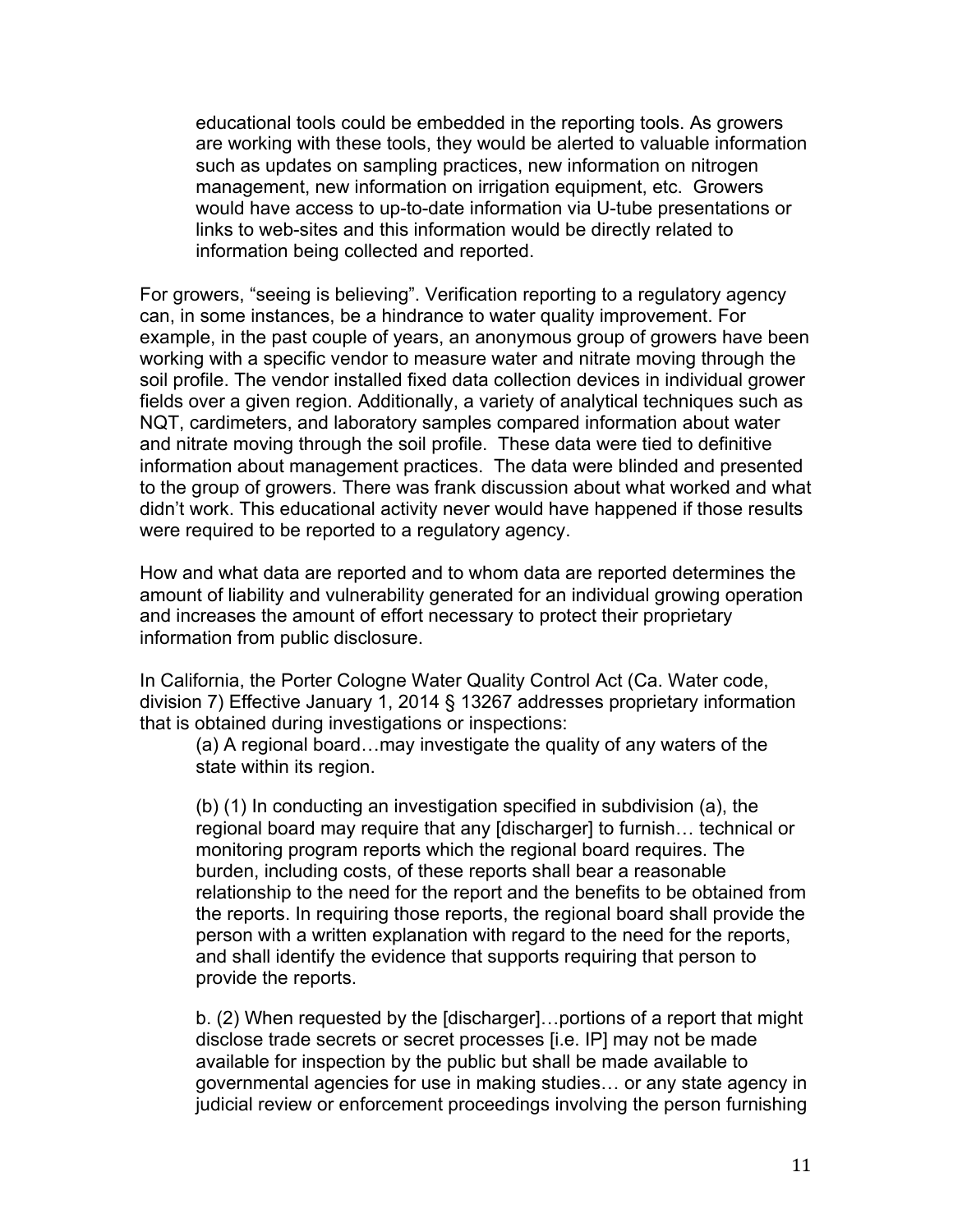## the report.

It is probably worth repeating the analogy that proprietary information is comprised of a unique combination of factors that provides economic value to the person possessing the information. Therefore, a grower's proprietary information is much like the batter recipe used by Colonel Sanders. Everyone has access to the ingredients: flour and spices and grease for cooking. However, it is the quantity, combination, timing and temperatures used that create IP. In the case of a fresh fruit and vegetable production, it is the unique combination of soil, climate, altitude, length of growing season, tillage practices, variety, amount and timing of water and nutrients, timing and selection of other inputs, and harvest information that creates a unique and marketable product.

In the Lexology (2013) article "Guidelines for protecting company trade secrets". General pointers are given on how to identify and sufficiently protect potential trade secret information.

1) Information broadly includes: "all forms and types of financial, business, scientific, technical, economic, and engineering information; patterns, plans, compilations, program devices, formulas, designs, prototypes, methods, techniques, processes, procedures, or codes; information related to single or multiple events, negative data points that have commercial value such as the results of lengthy and expensive research which prove that a certain process with not work; and information that can be held or stored in any medium." Further, courts have similarly interpreted virtually any knowledge, data or process used to conduct business to be protected from public disclosure. Some examples of items that have been found by the courts to constitute trade secrets are:

- o Pricing techniques,
- o Marketing techniques,
- $\circ$  Identity and requirements of customers,
- o Financial information,
- $\circ$  Customer information.
- o Maintenance of data on customer lists and needs,
- o Sources of supplies,
- o Pricing data and figures,
- o Manufacturing processes,
- o Product compositions,
- o Expiration lists,
- o Buy books,
- o Cost books,
- o Customer books or lists,
- o Confidential costs.

2) Information must also retain "economic value" that is readily ascertainable by others. This is typically considered on a case-by-case basis by the courts: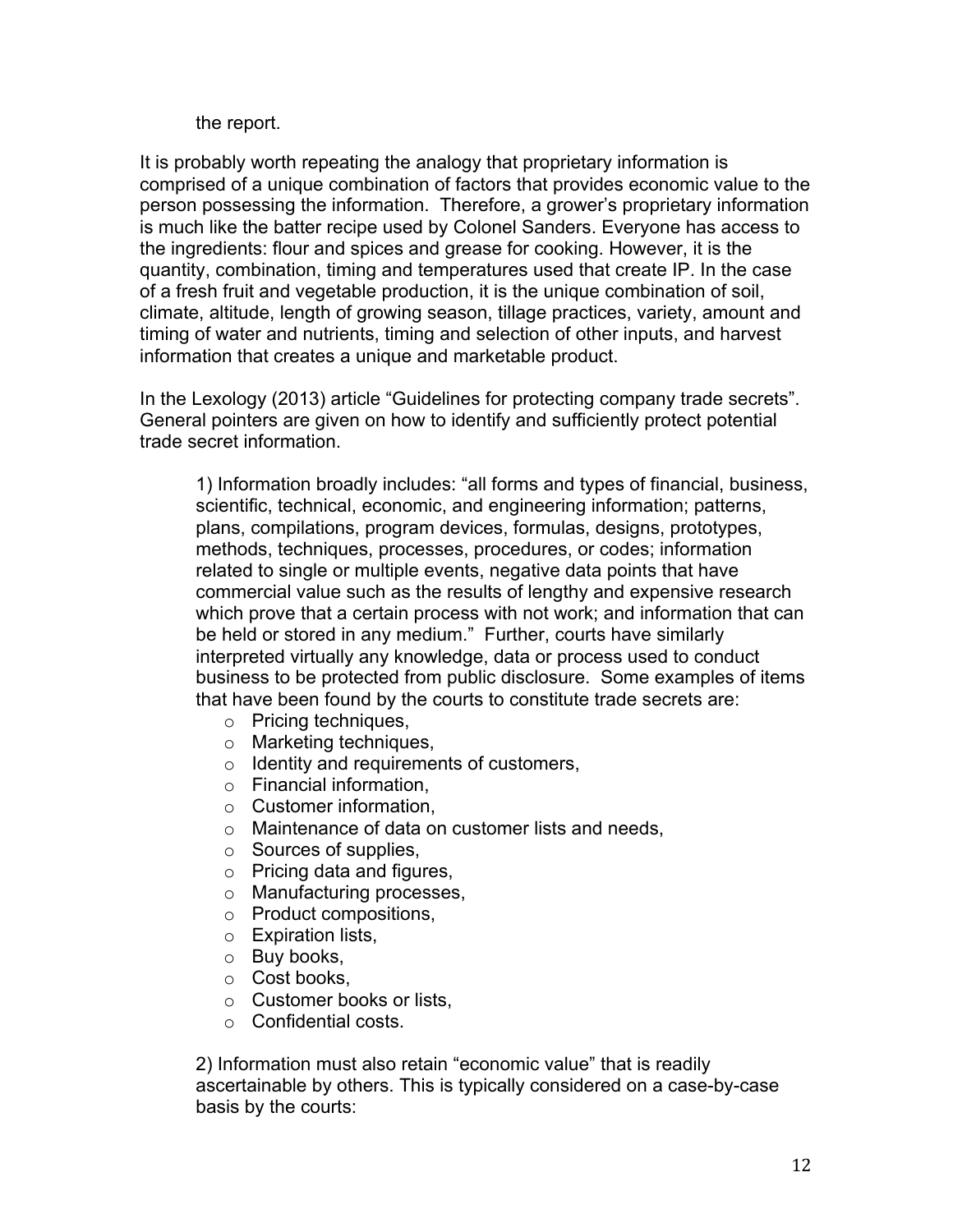- o Have reasonable protective measures been established to protect the secrecy of the information?
- $\circ$  Is the information known by a limited number of employees or other parties in confidential relationships on a need-to-know basis
- o Does the information have actual or potential commercial value or provides a company with a competitive advantage
- $\circ$  Has the company devoted significant time, money and other resources to develop the information
- $\circ$  Would the information be useful to competitors and require significant investment to duplicate or acquire
- $\circ$  Is the information generally not known to parties who could obtain economic value from it?

CropLife International (2013) believes that in order meet food demands over the next 40 years; the agriculture industry will need to expand food production substantially and new technologies will be required. Strong intellectual property protection will enable growers and the plant science industry to invest in the R&D without concern of losing investments.

In 2012, there was a very good example of improper handling of data reported to an agency. The U.S. Environmental Protection Agency (EPA) inadvertently handed over private information about farmers and ranchers in 29 states to environmental groups in response to freedom of information requests. The data had detailed information on GPS coordinates, agricultural workers and their medical histories. The EPA later acknowledged that the information should never have been divulged and asked for the information to be returned. However concerns remain about how the information will be used in the future. Agricultural advocates have expressed specific concern about eco-terrorism.

As testified on May 7, there has already been a public records act request (PRAR) on the Central Coast. The following news release was published by the Grower Shipper Association of Central California last month

"In early March, the Central Coast Regional Water Quality Control Board (CCRWQB) received a request from California Rural Legal Assistance, Inc. requesting information pursuant to the Public Records Act (PRA).

The following was requested:

- Groundwater Nitrate Loading Risk Determination reporting submitted by all Tier 2 and Tier 3 farm and ranches to this date, March 3, 2014, pursuant to State Water Resources Control Board Order WQ 2013-0101;
- Drinking Water Notification letters issued by Regional Board to growers and landowners through the Irrigated Lands Regulatory Program who have one or more domestic drinking water wells which have exceeded the drinking water standard through February 28;
- Applicable written confirmations from above growers who have received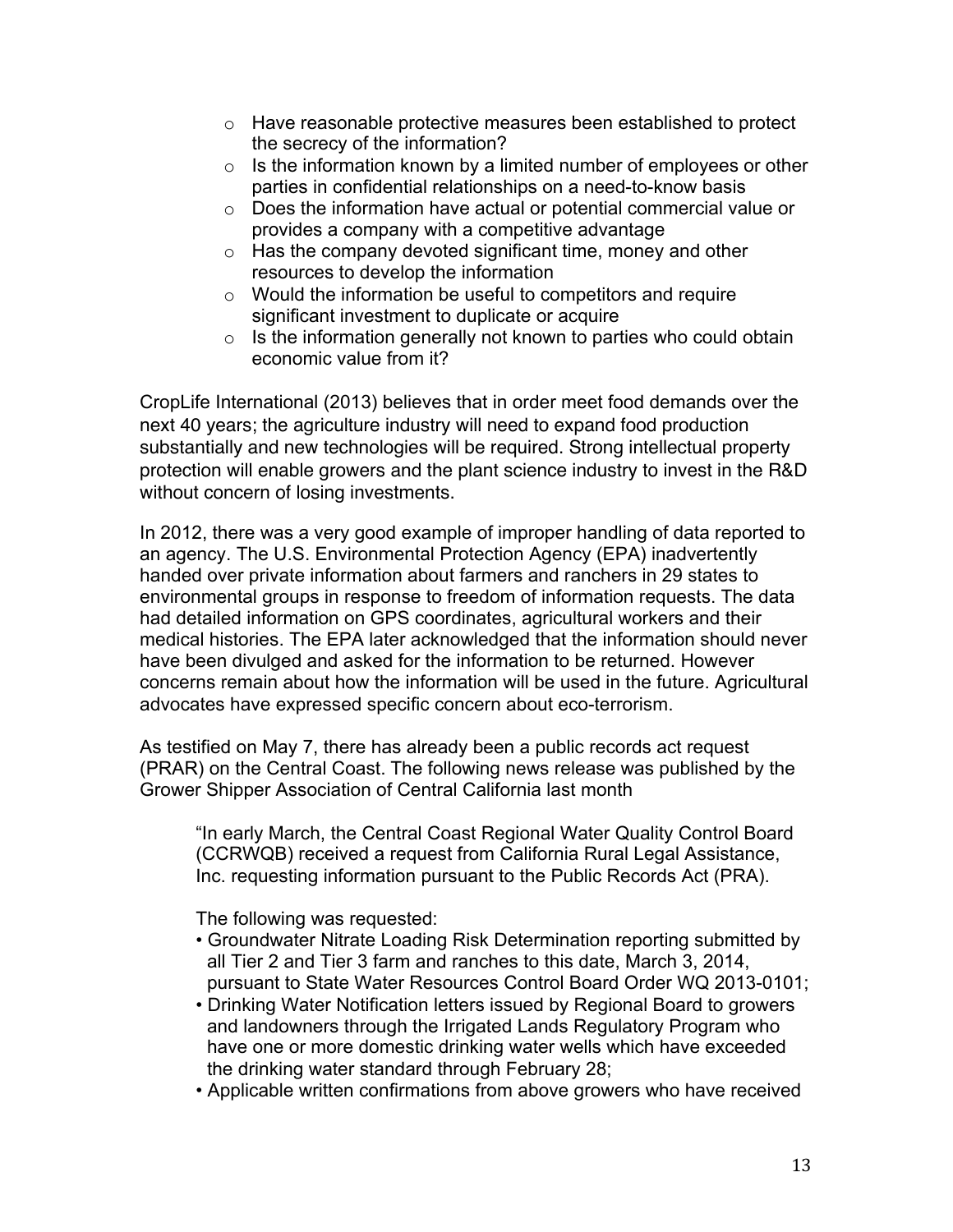exceedance notifications, that these growers have notified domestic well users of the nitrate exceedance, posted an appropriate public health notification, and identified any treatment method or alternative drinking water supplies provided to ensure safe drinking water; and

• Staff inspection reports of nine farms/ranches conducted in December 2013 pursuant to the Irrigated Lands Regulatory Program.

On April 10, the Central Coast Water Board provided documents responsive to this request. The Board has some records that Water Board Counsel had determined are exempt from disclosure under CPRA under the balancing test in Government Code 6255. These are draft documents related to the staff inspections and water well location data."

So, what does this mean to growers? There was testimony given during the Expert Panel meetings that Porter Cologne prohibits citizen lawsuits against specific dischargers. This is correct. Nonetheless, growers may still be vulnerable to other potential damages by persons requesting proprietary information.

- 1) Recipients of PRAR information may file a claim asking the agency for enforcement. The agency will then decide whether to enforce.
- 2) Recipients of PRAR information may resort to "creative lawyering" and file a claim using a federal statute outside the Clean Water Act and Porter Cologne
- 3) Recipients of PRAR may find a plaintiff to claim damages and file a tort action such as a nuisance suit against a specific grower

And finally, information obtained through a PRAR may be used to demonize an individual in the media so that he loses standing in the community, his reputation is compromised with enforcement agencies and his relationships are damaged with his colleagues and clients.

So, who or what is a grower? CCRWQCB Staff compared growers to dry cleaners or filling station owners as they crafted the 2012 Ag Waiver. Yes, growers are independent businessmen. But, unlike a drycleaner or gas station owner, the act of growing food is a lifestyle. It is more than making a profit. However, without profit, the farm cannot exist. A grower's personal identity and his organizational structure may be so interconnected that they are inseparable. Attacks on the farm are attacks on the farmer, himself, with the exception of large corporate farms. And while there are many vertically integrated farms on the Central Coast, it should be noted, there are not many "corporate" farms.

## *OTHER ISSUES:*

During the Expert Panel meetings, there was testimony that the SWRCB and RWQCBs are simply "discharging their mandate" as created by state law, polices and regulations. However, Water Board staffs are often perceived to be actively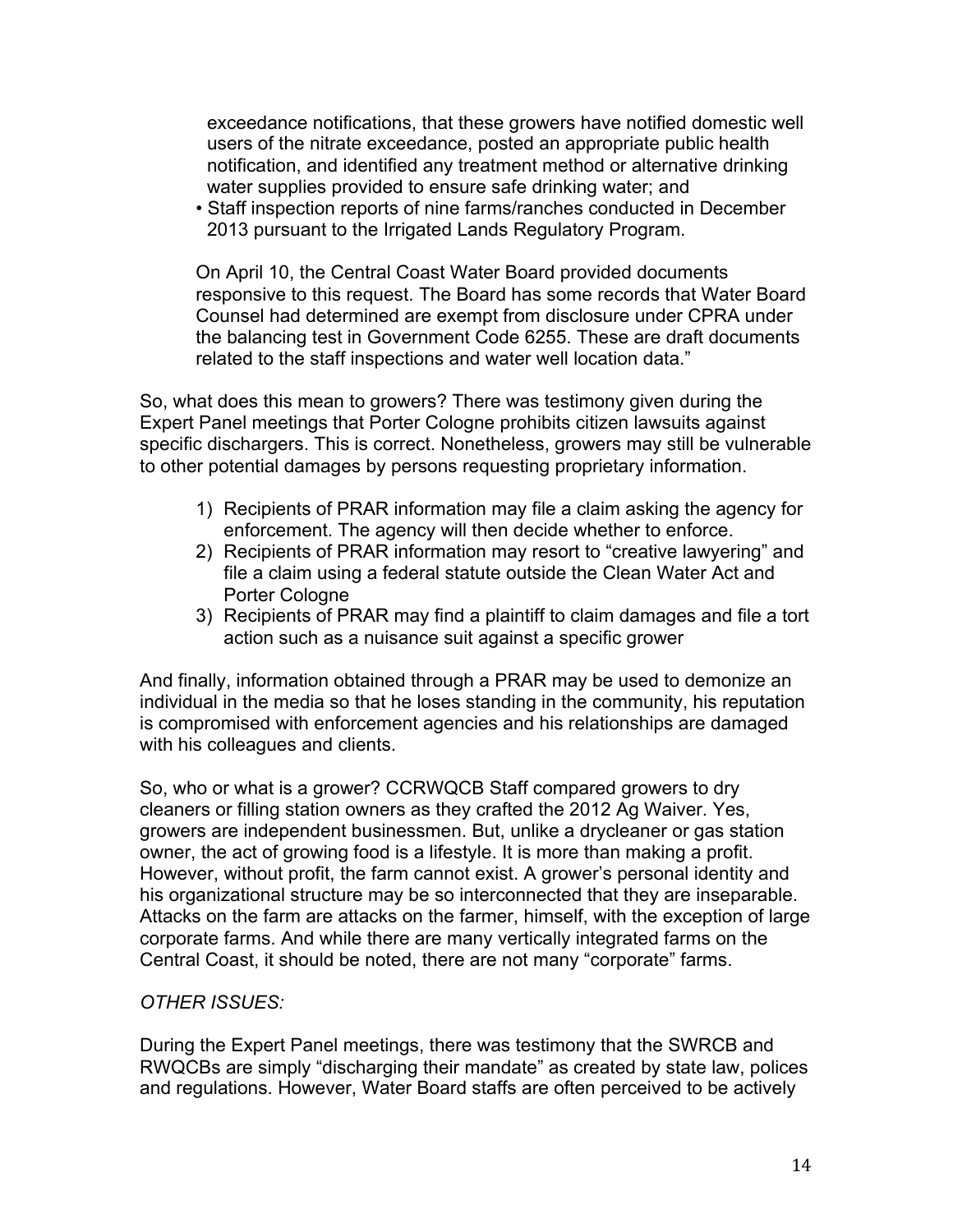involved with crafting their mission and mandates rather than being subject to them:

Two examples are provided below.

1) In the 2007 timeframe, CCRWQCB adopted a Visioning Process through which it "formed four vision teams whose purposes [were] to implement the Water Board's vision for healthy watersheds". One of those teams, The Clean Groundwater Team, had a Project Charter that had the following goals: By 2025, 80% of groundwater will be clean, and the remaining 20% will exhibit positive trends in key parameters.

The Clean Groundwater Team outlined a number of obstacles to meeting these goals. In particular, "Water Board Staff may not have direct regulatory authority to implement actions or require others to implement them. Water board Staff may seek direct regulatory authority or rely on influence/authority from other agencies or organizations to assist in implementation."

Other listed constraints were that the Water Boards did not, at the time, have the authorities to: 1) specifically identify and protect groundwater recharge areas or vulnerable aquifers, 2) address the interconnectedness of groundwater and surface water, 3) address various threats to water quality on a watershed/groundwater basin scale such as nutrients and salts loading, agricultural chemical use, slat water intrusion, overdraft and sustainable yield, reduction in recharge, adverse land use management practice, infiltration of polluted runoff, and use of chemicals that could have long-term or synergistic impacts or human health or the environment (i.e. emergent chemicals), and 4) to evaluate the cumulative impacts and sustainable loads of individual discharges on groundwater at the a groundwater basins scale. It should be noted that within the timeframe that has lapsed since writing this charter, the Water Boards have assumed many of these authorities.

2) Below is a summary of the Total Maximum Daily Load Programs. It is not written in legalese. TMDL programs are federal programs administered by states. If data are collected that indicate water quality impairments, waterbodies are placed on the 303(d) list. Once waterbodies are listed, states are required to calculate a TMDL and require pollutant-contributing stakeholders to implement actions and practices to achieve the TMDLs. Numeric targets are established and usually are based on state or federal numeric or narrative Water Quality Objectives. Timeframes for achieving objectives can vary from a couple of years to decades.

Authorities for the TMDL programs come from existing permits. In the case of pollutants that may be related to agricultural activities, the Conditional Ag Waiver or General WDRs usually provide that authority.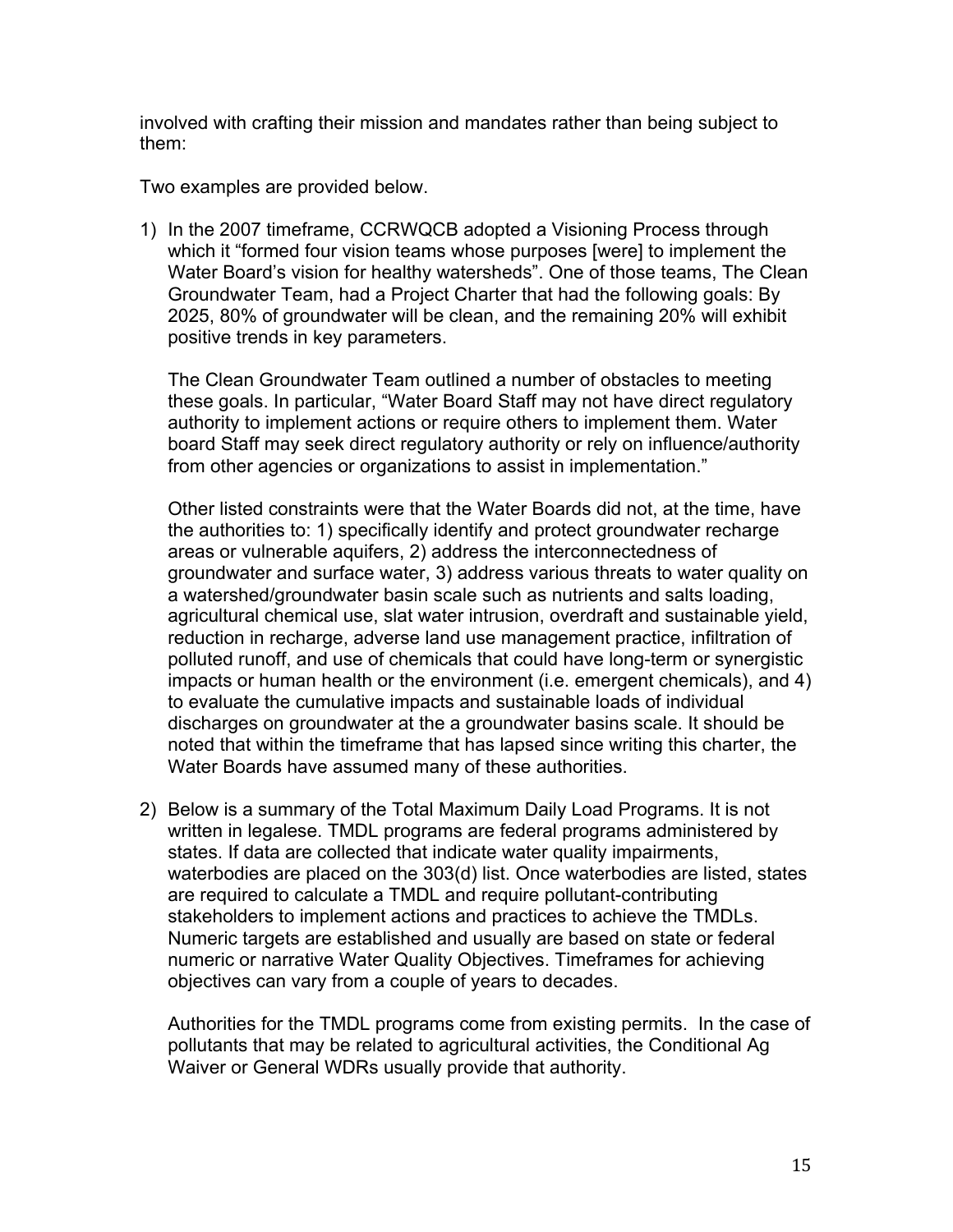Nutrient TMDLs have been approved by the CCRWQCB and the SWRCB for the Lower Salinas River and Santa Maria River watersheds. Office of Administrative Law and EPA approvals are pending. The implementation plan for agriculture is to comply with the Ag Waiver. These TMDLs contain nonenforceable numeric targets that are NOT based on either EPA- or Stateapproved numeric endpoints. Please see the table below. As testified by CCRWCB at the May 6 Expert Panel meeting, these numeric targets are for protection of aquatic life and not for drinking water protection.

Generally, TMDL programs are surface water programs. At present, the state does not have a nutrient surface water protection policy. CCRWQCB incorporated groundwater into these TMDLs for a variety of reasons; one of which is the interconnectedness of surface water and groundwater. TMDL literature indicates that TMDLs are often reflective of future regulation. The concern in the agricultural community is that these numeric targets indicate future regulatory objectives and the belief is that CCRWQCB is not only ahead of their regulatory mandate on this issue but are actively forging their future mandate in conjunction with other resource agencies. If the nitrate panel is struggling with how to meet a drinking water MCL of 10 ppm, imagine the difficulty of achieving these numeric targets.

| Waterbody<br>Type                                             | Geomorphology &<br><b>Stream Characteristics</b>                                                                                                                                                            | <b>Project Area</b><br><b>Stream Reaches</b>                                                                                                                                                                                                                                                                                                     | <b>Allowable</b><br>Nitrate-N (mg/L)                                                                                            | Allowable<br>Orthophosphate-P<br>(mglL)                                                                                          | <b>Methodology for</b><br><b>Developing Numeric</b><br><b>Target</b>                                                                                                                                                                                                                             | <b>Notes Pertaining to Development of Targets</b>                                                                                                                                                                                                                                                                                                                                                                                                                                                                                          |
|---------------------------------------------------------------|-------------------------------------------------------------------------------------------------------------------------------------------------------------------------------------------------------------|--------------------------------------------------------------------------------------------------------------------------------------------------------------------------------------------------------------------------------------------------------------------------------------------------------------------------------------------------|---------------------------------------------------------------------------------------------------------------------------------|----------------------------------------------------------------------------------------------------------------------------------|--------------------------------------------------------------------------------------------------------------------------------------------------------------------------------------------------------------------------------------------------------------------------------------------------|--------------------------------------------------------------------------------------------------------------------------------------------------------------------------------------------------------------------------------------------------------------------------------------------------------------------------------------------------------------------------------------------------------------------------------------------------------------------------------------------------------------------------------------------|
| <b>Alluvial Valley</b><br>River - flood<br>plain              | Alluvial valley river.<br>Alluvial flood plain.<br>Low ambient turbidity<br>13% average canopy<br>cover; sandy substrate                                                                                    | Lower Salinas River-<br><b>Spreckels to Salinas</b><br><b>River Lagoon</b>                                                                                                                                                                                                                                                                       | 1.4<br><b>Dry Season</b><br><b>Samples</b><br>(May 1-Oct 31)<br>8.0<br><b>Wet Season</b><br><b>Samples</b><br>(Nov. 1-Apr. 30)  | 0.07<br><b>Dry Season</b><br><b>Samples</b><br>(May 1-Oct. 31)<br>0.3<br><b>Wet Season</b><br><b>Samples</b><br>(Nov. 1-Apr. 30) | <b>Statistical Analysis</b><br>(USEPA percentile-based<br>approaches)<br>Supplemented by Calif.<br>NNE approach (NNE<br>benthic biomass model<br>tool)<br>Wet-season targets based<br>on Central Coast Basin<br>Plan nitrate objectives and<br>State of Nevada phosphate<br>criteria for streams | Generally low ambient turbidity (5 NTU-25 <sup>th</sup> percentile),<br>sandy substrate, good sunlight penetration, low to<br>moderate canopy cover indicates risk of biostimulation<br>at relatively low concentrations of nutrients.                                                                                                                                                                                                                                                                                                     |
| <b>Lower Alluvial</b><br><b>Valley streams</b><br>and sloughs | Alluvial basin floor and<br>alluvial floodplains:<br>Moderate ambient<br>turbidity:<br>Muddy to earthen<br>substrates and fine-<br>grained soil conditions;<br>almost no canopy cover                       | Tembladero Slough all<br>reaches<br>Merritt Ditch dwnstrm of<br><b>Merritt Lake</b><br><b>Reclamation Canal</b><br>downstream of Hartnell<br>Rd. to confluence<br>w/Tembladero Slough<br>Alisal Slough all reaches<br>Espinosa Slough from<br>Espinosa lake to<br>confluence with<br><b>Reclamation Canal</b><br>Santa Rita Creek all<br>reaches | 6.4<br><b>Dry Season</b><br><b>Samples</b><br>(May 1-Oct 31)<br>8.0<br><b>Wet Season</b><br><b>Samples</b><br>(Nov. 1-Apr. 30)  | 0.13<br><b>Dry Season</b><br><b>Samples</b><br>(May 1-Oct. 31)<br>0.3<br><b>Wet Season</b><br><b>Samples</b><br>(Nov. 1-Apr. 30) | <b>Statistical Analysis</b><br>(USEPA percentile-based<br>approaches)<br>Supplemented by Calif.<br>NNE approach (NNE<br>benthic biomass model<br>tool)<br>Wet-season targets based<br>on Central Coast Basin<br>Plan nitrate objectives and<br>State of Nevada phosphate<br>criteria for streams | muddy and fine-grained substrates and local soil<br>conditions result in relatively high ambient turbidity (30<br>NTU - 25 <sup>th</sup> percentile) which precludes good sunlight<br>penetration of water column; risk of biostimulation<br>occurs at relatively higher nutrient concentrations.                                                                                                                                                                                                                                          |
| <b>Upper alluvial</b><br>Valley<br>tributaries                | Alluvial fans, alluvial<br>plains and alluvial<br>terraces, low to moderate<br>ambient turbidity;<br>generally silty or sandy<br>substrates and soil<br>conditions, canopy cover<br>generally 20% or lower. | Gabilan Creek all reaches<br>Natividad Creek all<br>reaches<br>Alisal Creek upstream of<br>Hartnell Rd.                                                                                                                                                                                                                                          | 2.0<br><b>Dry Season</b><br><b>Samples</b><br>(May 1-Oct. 31)<br>8.0<br><b>Wet Season</b><br><b>Samples</b><br>(Nov. 1-Apr. 30) | 0.07<br><b>Drv Season</b><br><b>Samples</b><br>(May 1-Oct. 31)<br>0.3<br><b>Wet Season</b><br><b>Samples</b><br>(Nov. 1-Apr. 30) | <b>Statistical Analysis</b><br>(USEPA percentile-based<br>approaches)<br>Supplemented by Calif.<br>NNE approach (NNE<br>benthic biomass model<br>tool)<br>Wet-season targets based<br>on Central Coast Basin<br>Plan nitrate objectives and<br>State of Nevada phosphate<br>criteria for streams | Relatively low ambient turbidity (<1 NTU-25 <sup>th</sup><br>percentile), silty or sandy substrates and local soil<br>conditions. Canopy cover generally 40% or less Sunlight<br>penetration likely moderate. These stream reaches are<br>currently not expressing a full range of biostimulatory<br>indicators. They are however, discharging elevated<br>nutrient loads to impaired downstream waterbodies.<br>Nutrient targets protect against downstream impacts<br>and against the risk of biostimulation in these stream<br>reaches. |

Table 4-1. Numeric targets for biostimulatory substances (geomorphic classifications and soil properties data from NRCS-SSURGO - canopy cover from NLCD and field observation).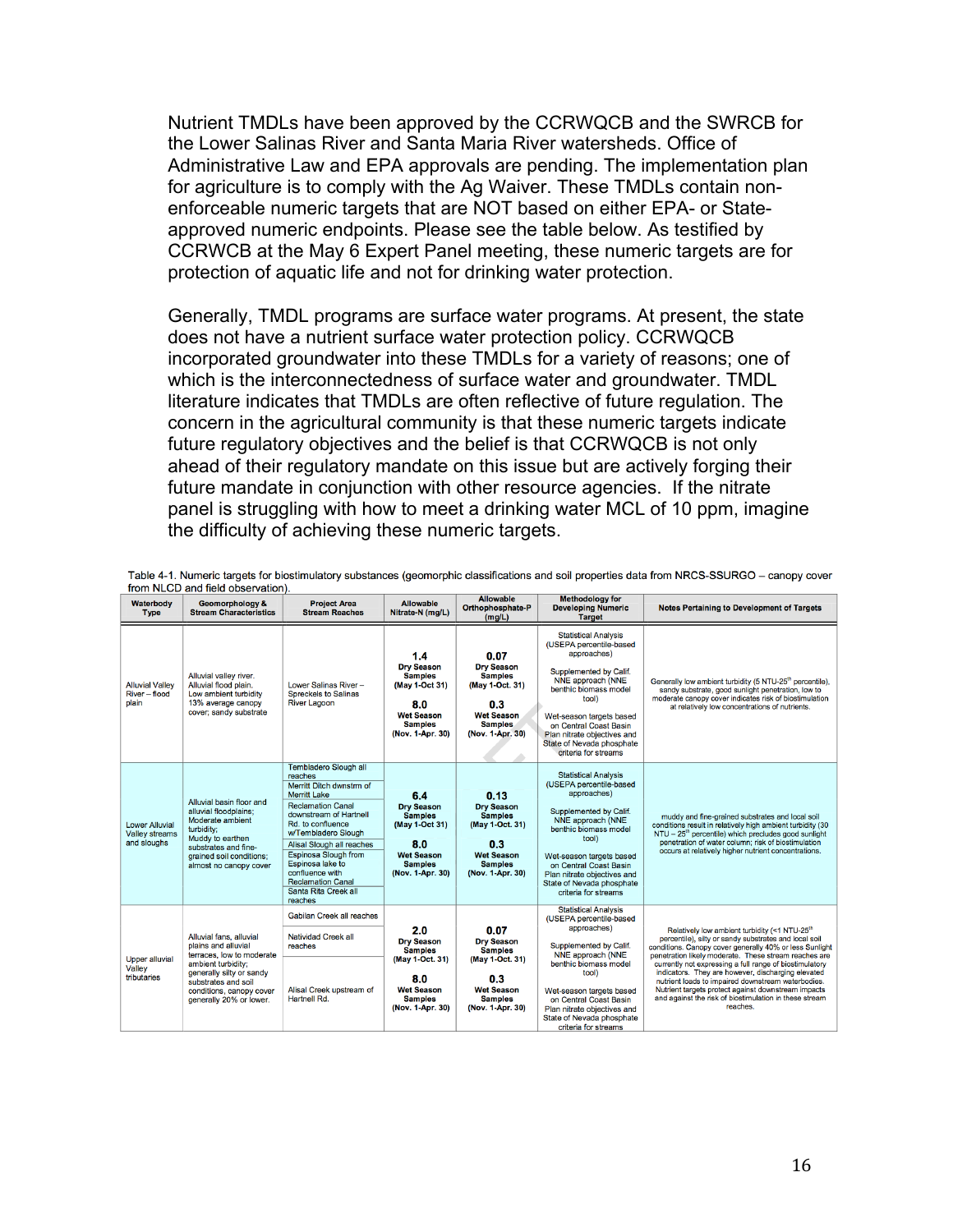| Old Salinas<br><b>River</b> | Coastal flood plain and<br>tidal flats<br>Moderately high ambient<br>turbidity, minimal canopy<br>cover. | Old Salinas River from<br>slide gate infow @<br>Salinas River Lagoon to<br>Old Salinas River at<br>Potrero Rd. | 3.1<br><b>Drv Season</b><br><b>Samples</b><br>(May 1-Oct. 31)<br>8.0<br><b>Wet Season</b><br><b>Samples</b><br>(Nov. 1-Apr. 30)                                                                                                                              | 0.07<br><b>Dry Season</b><br><b>Samples</b><br>(May 1-Oct. 31)<br>0.3 <sub>1</sub><br><b>Wet Season</b><br><b>Samples</b><br>(Nov. 1-Apr. 30) | <b>Statistical Analysis</b><br>(USEPA percentile-based<br>approaches)<br>Supplemented by Calif.<br>NNE approach (NNE<br>benthic biomass model<br>tool)<br>Wet-season targets based<br>on Central Coast Basin<br>Plan nitrate objectives and<br>State of Nevada phosphate<br>criteria for streams | muddy and fine-grained substrates and local soil<br>conditions result in relatively high ambient turbidity (30<br>$NTU - 25th$ percentile) which precludes good sunlight<br>penetration of water column; risk of biostimulation<br>occurs at relatively higher nutrient concentrations.                                                                                                                                  |
|-----------------------------|----------------------------------------------------------------------------------------------------------|----------------------------------------------------------------------------------------------------------------|--------------------------------------------------------------------------------------------------------------------------------------------------------------------------------------------------------------------------------------------------------------|-----------------------------------------------------------------------------------------------------------------------------------------------|--------------------------------------------------------------------------------------------------------------------------------------------------------------------------------------------------------------------------------------------------------------------------------------------------|--------------------------------------------------------------------------------------------------------------------------------------------------------------------------------------------------------------------------------------------------------------------------------------------------------------------------------------------------------------------------------------------------------------------------|
| <b>Moro Coio</b><br>Slough  | <b>Tidal Flats.</b><br>Low ambient turbidity.<br>minimal canopy cover                                    | Moro Cojo Slough, all<br>reaches                                                                               | <b>Allowable Total</b><br>Nitrogen-N<br>(mg/L)<br>1.7<br><b>TOTAL</b><br><b>NITROGEN</b> )<br><b>Drv Season</b><br><b>Samples</b><br>(May 1-Oct. 31)<br>8.0<br><b>(TOTAL</b><br><b>NITROGEN</b> )<br><b>Wet Season</b><br><b>Samples</b><br>(Nov. 1-Apr. 30) | 0.13<br><b>Dry Season</b><br>(May 1-Oct. 31)<br>0.3 <sub>°</sub><br><b>Wet Season</b><br><b>Samples</b><br>(Nov. 1-Apr. 30)                   | <b>Statistical Analysis</b><br>(USEPA percentile-based<br>approaches)<br>Supplemented by Calif.<br>NNE approach (NNE<br>benthic biomass model<br>tool)<br>Wet-season targets based<br>on Central Coast Basin<br>Plan nitrate objectives and<br>State of Nevada phosphate<br>criteria for streams | Generally low ambient turbidity (4 NTU), good sunlight<br>penetration, low canopy cover indicates risk of<br>biostimulation at low concentrations of nutrients. Note<br>that Nitrate-N is likely only a small fraction of total N<br>in the water column at site 306MOR, likely due to<br>elevated biological uptake of NO3 in tidal flat-estuarine<br>environment and sequestration of N in biomass and<br>other phases |

Having said this, the Agricultural community recognized the difficulty and complexity of these issues. We commend the Water Boards on continued efforts to improve stakeholder involvement and participation. We appreciate the opportunity to make comment in the hope that, despite great opposition, the Water Boards will be able to improve upon existing Agricultural Water Quality regulations to craft a regulation that is reasonable and achieves true water quality improvement. It is hoped that the regulations may be become more than an overwhelming paperwork exercise that generates data to make individual growers vulnerable to legal action but limited water quality improvements.

Once again, thank you for your dedication and time. And thank you for considering these comments

Most Sincerely,

Kay Mercer President, KMI